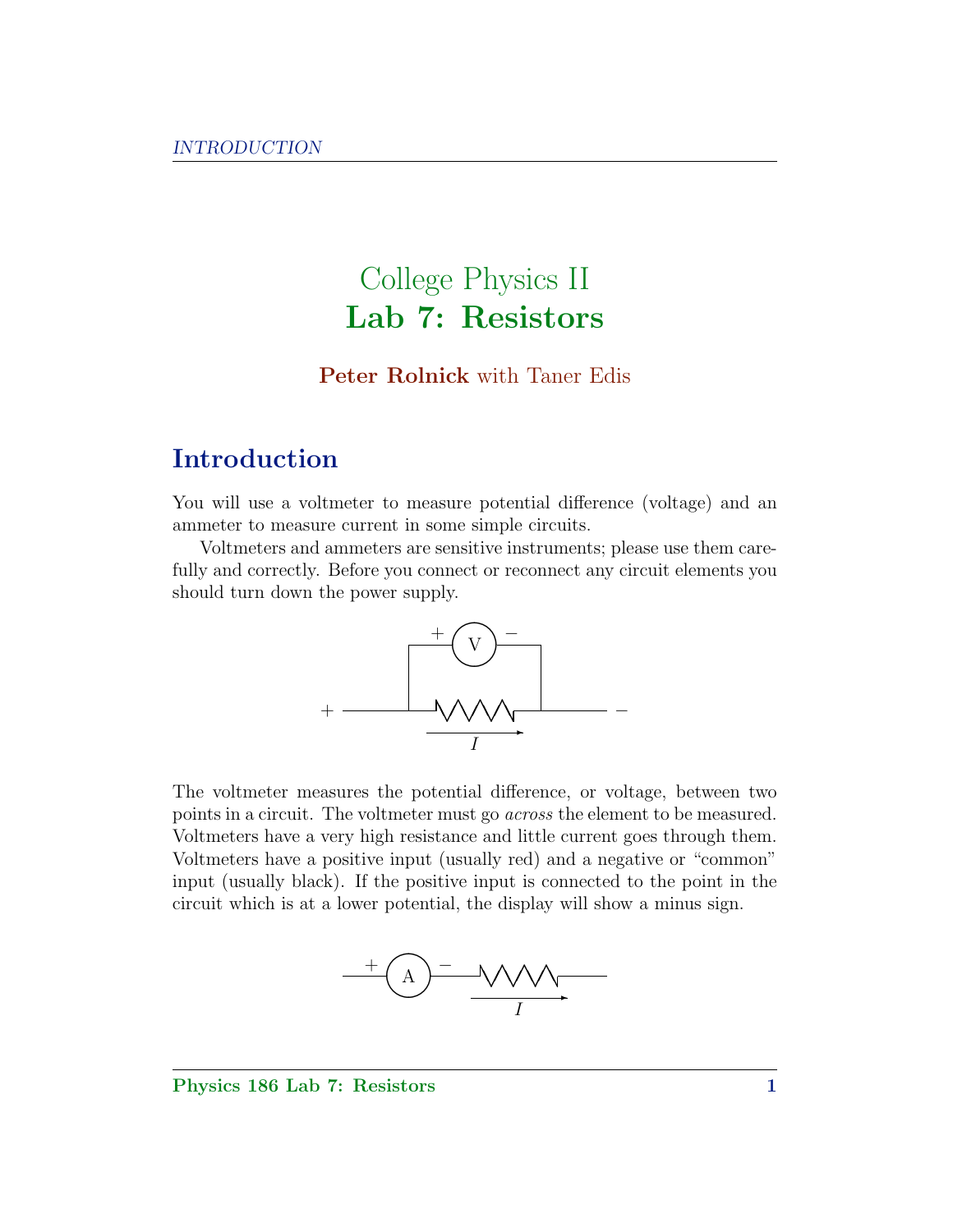The ammeter measures the current through a part of a circuit. In order to use it you must break the circuit and insert the ammeter into the circuit at that point so that all the current flows through the ammeter. Like the voltmeter it also has positive (red) and negative or "common" (black) terminals. The current should flow into the ammeter through the positive input and out through the negative one. Otherwise the display will include a negative sign.

## Activity 1: Ohm's Law

You will graphically study the resistance of a resistor by measuring current through the resistor as a function of voltage. You will see that, for small voltages, a graph of current versus voltage is a straight line, and the slope of that line is  $1/R$ , where R is what we call the resistance of the resistor, in units of V/A (volts per ampere) or  $\Omega$  (ohms). At higher voltages, the resistor may smoke and burn. In addition, the graph of current versus voltage may start to deviate from a straight line, in which case the resistor does not obey Ohm's Law.



- 1. Connect the circuit shown. I will give you a resistor, and tell you the ranges of  $V$  and  $I$  you will need to measure. Have me check the wiring and the settings before you plug in your equipment.
- 2. Before turning on the power supply, turn the voltage control knob all the way down and the current control knob all the way up. Turn on the power supply, and gradually turn up the voltage until a reading appears on both the voltmeter and the ammeter, and record both V and I. Increase the current in steps (I will tell you the size of the steps),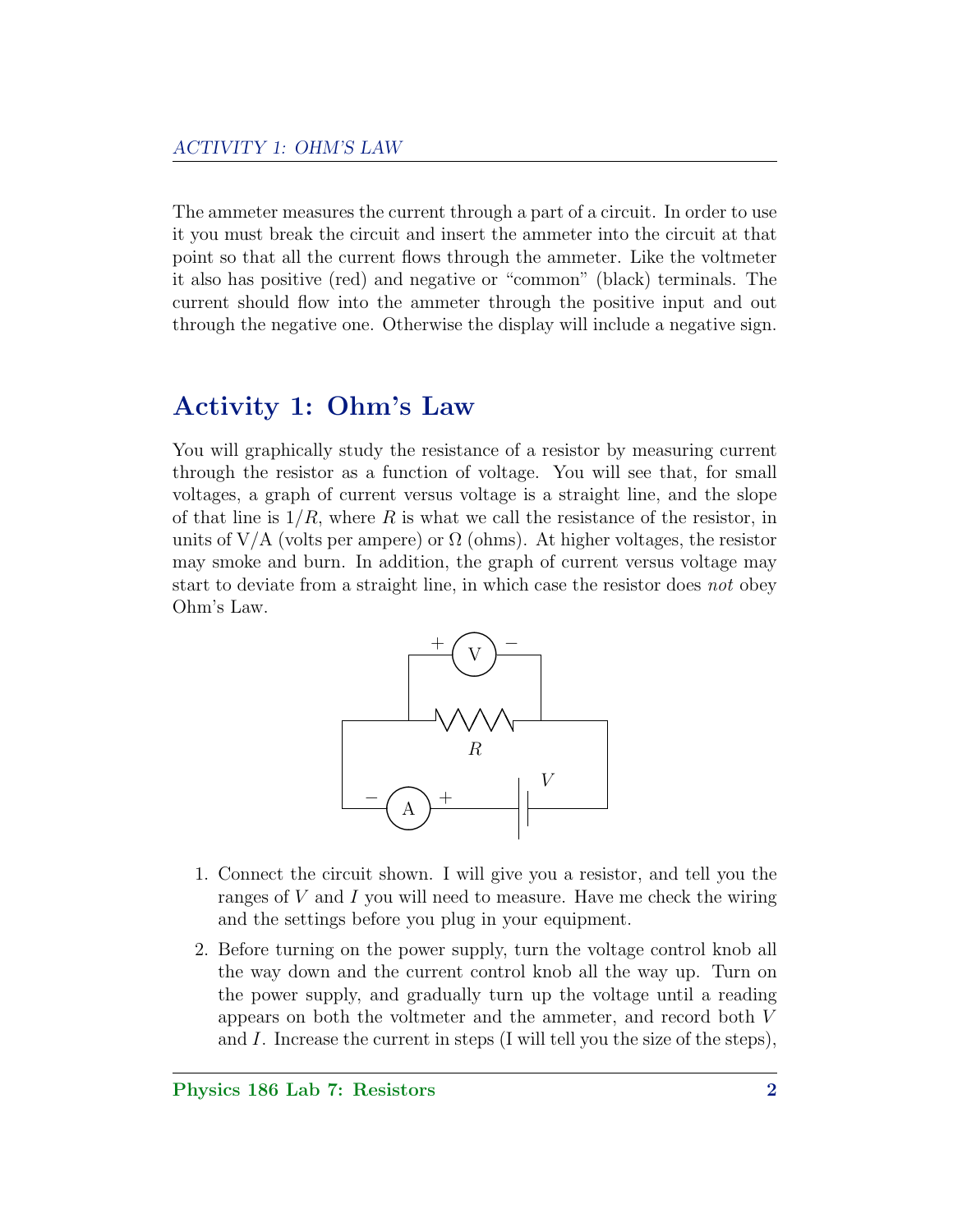recording  $V$  and  $I$  at each step. Do not go to a higher voltage until you have recorded the data at the lower voltage! Typically, at some point in this process, the resistor will start smoking. Take data for a few steps beyond that point.

- 3. Now make a graph of I (vertical or y-axis) versus V (horizontal or xaxis). Include a best-fit line to the data, but only for those points that look like they are on a straight line. (After your resistor burns up, it may deviate from a straight line.)
- 4. For the straight line region only, find the slope of  $I$  vs  $V$ . Take the inverse of the slope—this result is the experimentally determined resistance of the resistor over the region where it obeys Ohm's Law.
- 5. The power (energy per unit time) being dissipated in a resistor is equal to the current through the resistor times the voltage across the resistor. At what power did your resistor burn up?

#### To hand in for activity 1

- Graph of I versus V for your resistor, showing where it burns up.
- The nominal resistance of your resistor, the experimentally determined resistance of your resistor, and power at which your resistor stops obeying Ohm's Law.

# Activity 2: The Current Divider

In this activity, you will use resistors that can handle large currents and still obey Ohm's Law, so you may assume that Ohm's Law holds throughout this part of the lab.

You will practice constructing a circuit, measuring voltage across different elements in a circuit, using  $V = IR$ , and Kirchoff's two laws: the sum of the voltage drops along a loop in a circuit must be equal to the sum of the voltage rises, and the sum of the currents going into a junction must equal the sum of the currents going out.